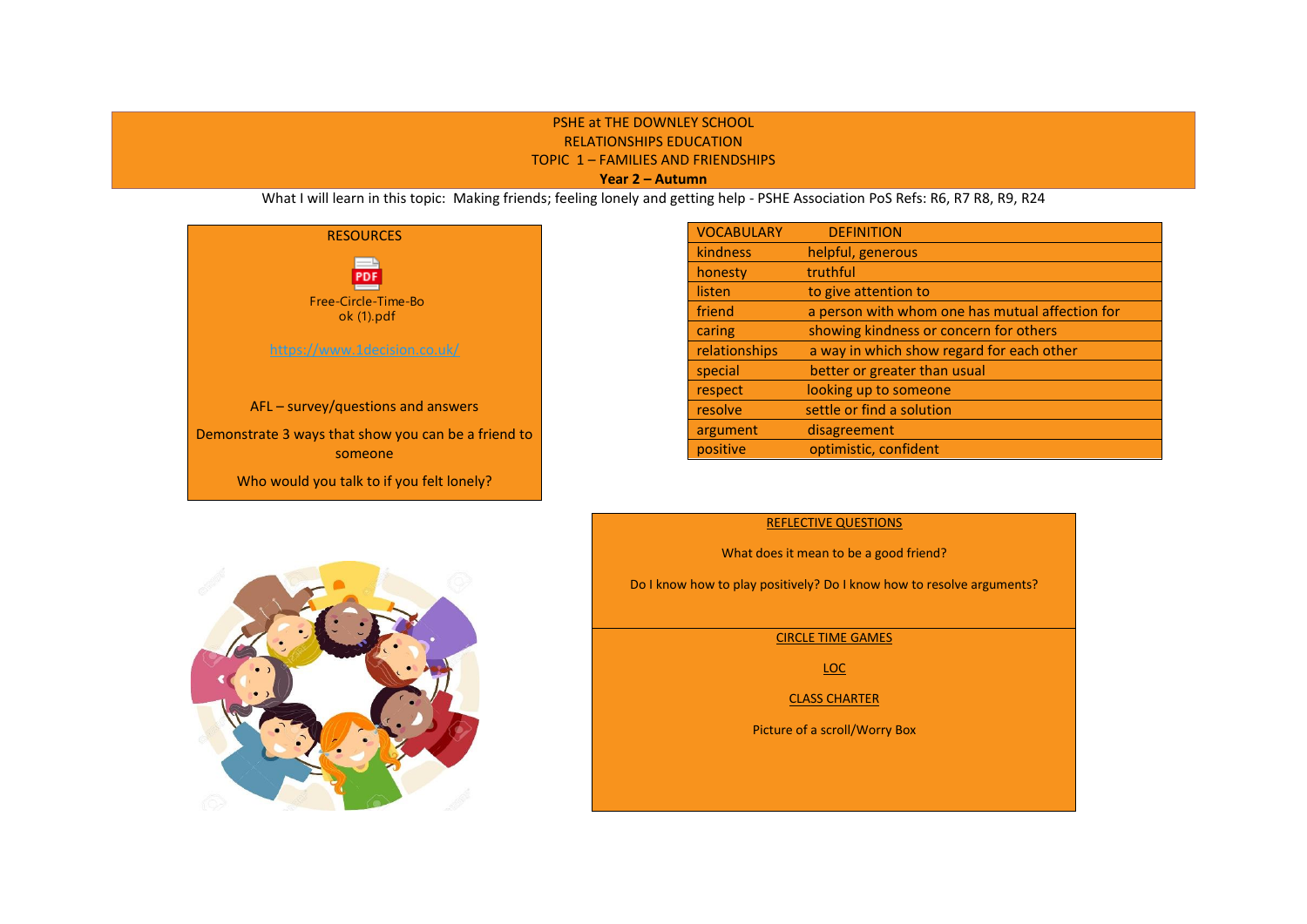Lesson 1

L.O. 1 I know how to be a good friend, e.g. kindness, listening, honesty

R6. that a feature of positive family life is caring relationships; about the different ways in which people care for one another

R7. to recognise and respect that there are different types of family structure (including single parents, same-sex parents, step-parents, blended families, foster parents); that families of all types can give family members love, security and stability

> Lesson 2 L.O. I know about different ways that people meet and make friends

Lesson 3 L.O. I know strategies for positive play with friends, e.g. joining in, including others, etc.

> Lesson 4 L.O. I can identify what causes arguments between friends

Lesson 5 L.O. I know how to positively resolve arguments between friends

Lesson 6 L.O. I know how to recognise, and ask for help, if I feel lonely or unhappy or to help someone else

R24 how to respond safely and appropriately to adults they may encounter (in all contexts including online) whom they do not know

R9 how to recognise if family relationships are making them feel unhappy or unsafe, and how to seek help or advice

R8 to recognise other shared characteristics of healthy family life, including commitment, care, spending time together; being there for each other in times of difficulty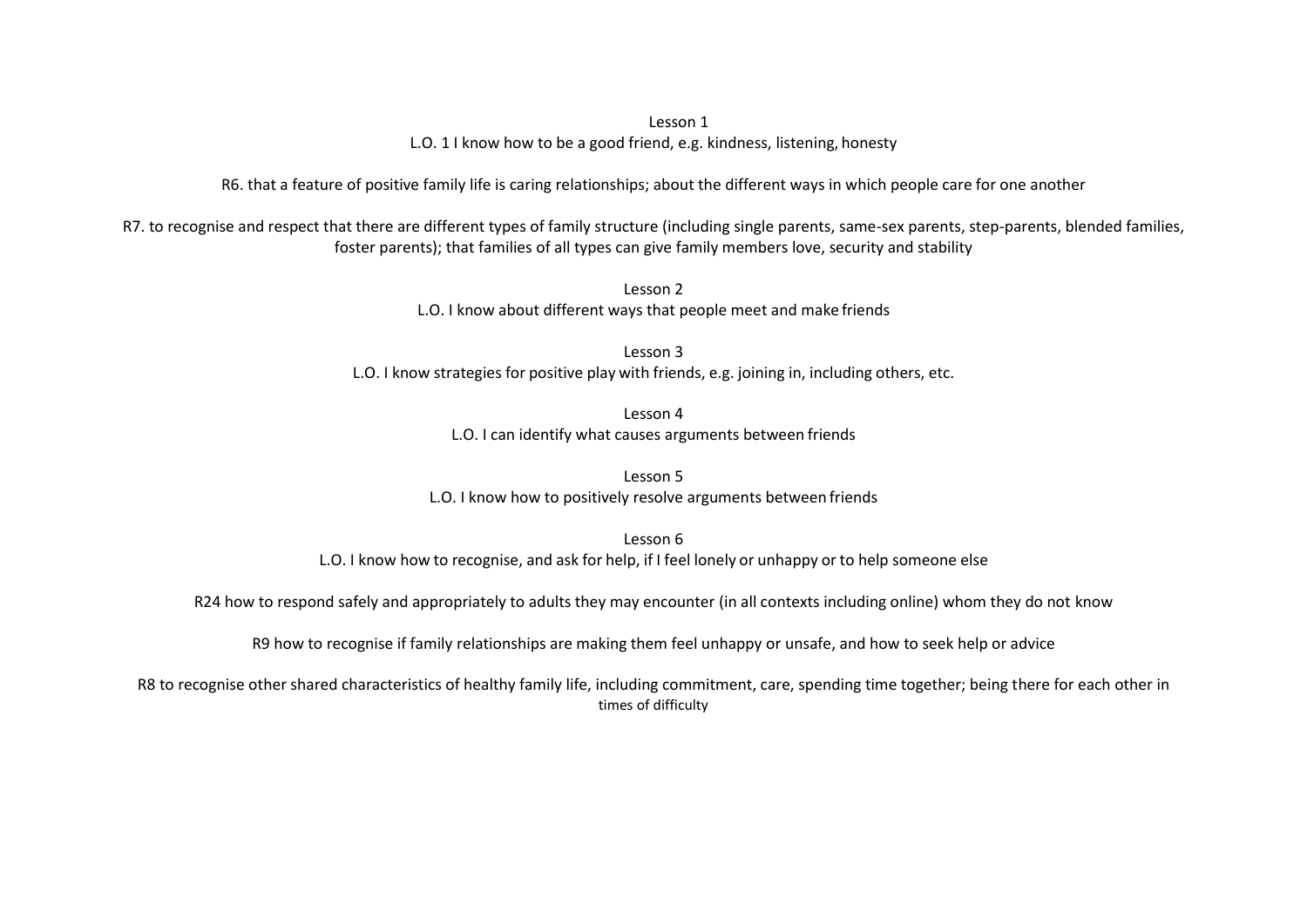# PSHE RELATIONSHIPS EDUCATION TOPIC 2 – SAFE RELATIONSHIPS **Year 2 – Autumn**

What I will learn in this topic: Managing secrets; resisting pressure and getting help; recognising hurtful behaviour PoS Refs: R11, R12, R14, R18, R19, R20

# **RESOURCES** Keeping children safe form online abuse [https://www.pshe-association.org.uk/curriculum-and](https://www.pshe-association.org.uk/curriculum-and-resources/resources/jessie-friends)[resources/resources/jessie-friends](https://www.pshe-association.org.uk/curriculum-and-resources/resources/jessie-friends) <https://www.1decision.co.uk/> [https://youtu.be/wbpQSI95k6I?list=PLcvEcrsF\\_9zIGMiridqGjN7y-](https://youtu.be/wbpQSI95k6I?list=PLcvEcrsF_9zIGMiridqGjN7y-Id_wj2O5)NSPCC The Underwear Rule resources (PANTS) NSPCC PANTOSAURUS SONG AND ANIMATION [https://youtu.be/wbpQSI95k6I?list=PLcvEcrsF\\_9zIGMiridqGjN7y](https://youtu.be/wbpQSI95k6I?list=PLcvEcrsF_9zIGMiridqGjN7y-Id_wj2O5)[https://learning.nspcc.org.uk/media/1387/underwear-rule](https://learning.nspcc.org.uk/media/1387/underwear-rule-resources-lesson-plan.pdf)[resources-lesson-plan.pdf](https://learning.nspcc.org.uk/media/1387/underwear-rule-resources-lesson-plan.pdf) AfL

PANTS - What does this stand for?



| <b>VOCABULARY</b> | <b>DEFINITION</b>                               |
|-------------------|-------------------------------------------------|
| hurt/hurtful      | causing distress to someone's feelings          |
| secret            | something kept unknown to people                |
| resist            | withstand action or not follow                  |
| pressure          | feel need to follow an idea despite agreeing    |
| behaviour         | way one conducts themselves, esp towards others |



# REFLECTIVE QUESTIONS

What is hurtful behaviour?

Do I know who to talk to if I feel bullied?

What should I do if I see someone feeling unhappy?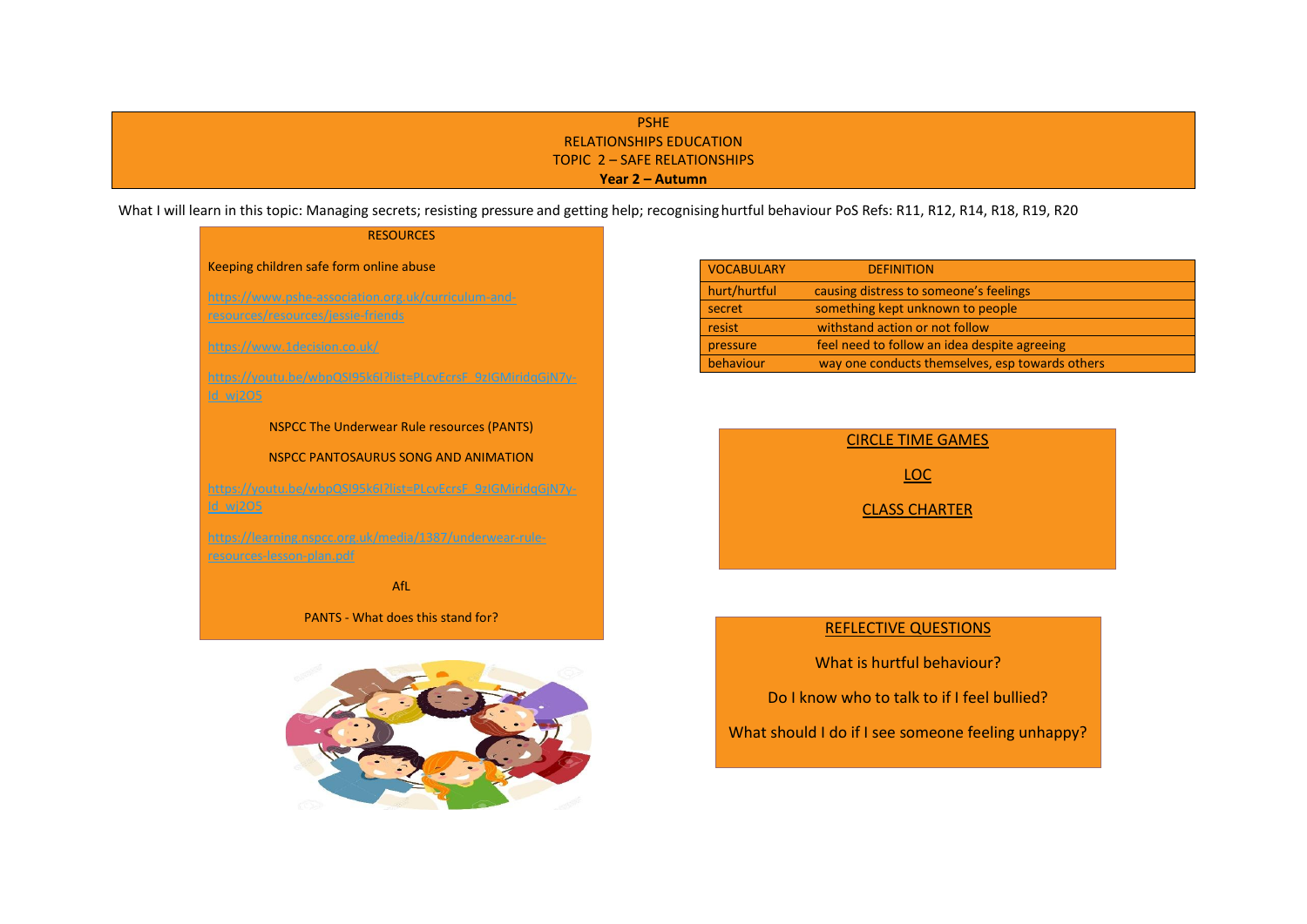### Lesson 1

L.O. I can recognise hurtful behaviour, including online

R12. to recognise what it means to 'know someone online' and how this differs from knowing someone face-to-face; risks of communicating online with others not known face-to-face

R20. strategies to respond to hurtful behaviour experienced or witnessed, offline and online (including teasing, name-calling, bullying, trolling, harassment or the deliberate excluding of others); how to report concerns and get support

Lesson 2

L.O. I know what to do and whom to tell if Isee or experience hurtful behaviour, including online R14. that healthy friendships make people feel included; recognise when others may feel lonely or excluded; strategies for how to include them

Lesson 3

L.O. I know what bullying is and can explain different types of bullying R19. about the impact of bullying, including offline and online, and the consequences of hurtful behaviour

Lesson 4

L.O. I can identify how someone may feel if they are being bullied

Lesson 5

L.O. I know about the difference between happy surprises and secrets that make me feel uncomfortable or worried, and how to get help R11. what constitutes a positive healthy friendship (e.g. mutual respect, trust, truthfulness, loyalty, kindness, generosity, sharing interests and experiences, support with problems and difficulties); that the same principles apply to online friendships as to face-to-face relationships

Lesson 6

L.O. I know how to resist pressure to do something that feels uncomfortable orunsafe

Lesson 7

L.O. I know how to ask for help if they feel unsafe or worried and what vocabulary to use

R11. what constitutes a positive healthy friendship (e.g. mutual respect, trust, truthfulness, loyalty, kindness, generosity, sharing interests and experiences, support with problems and difficulties); that the same principles apply to online friendships as to face-to-face relationships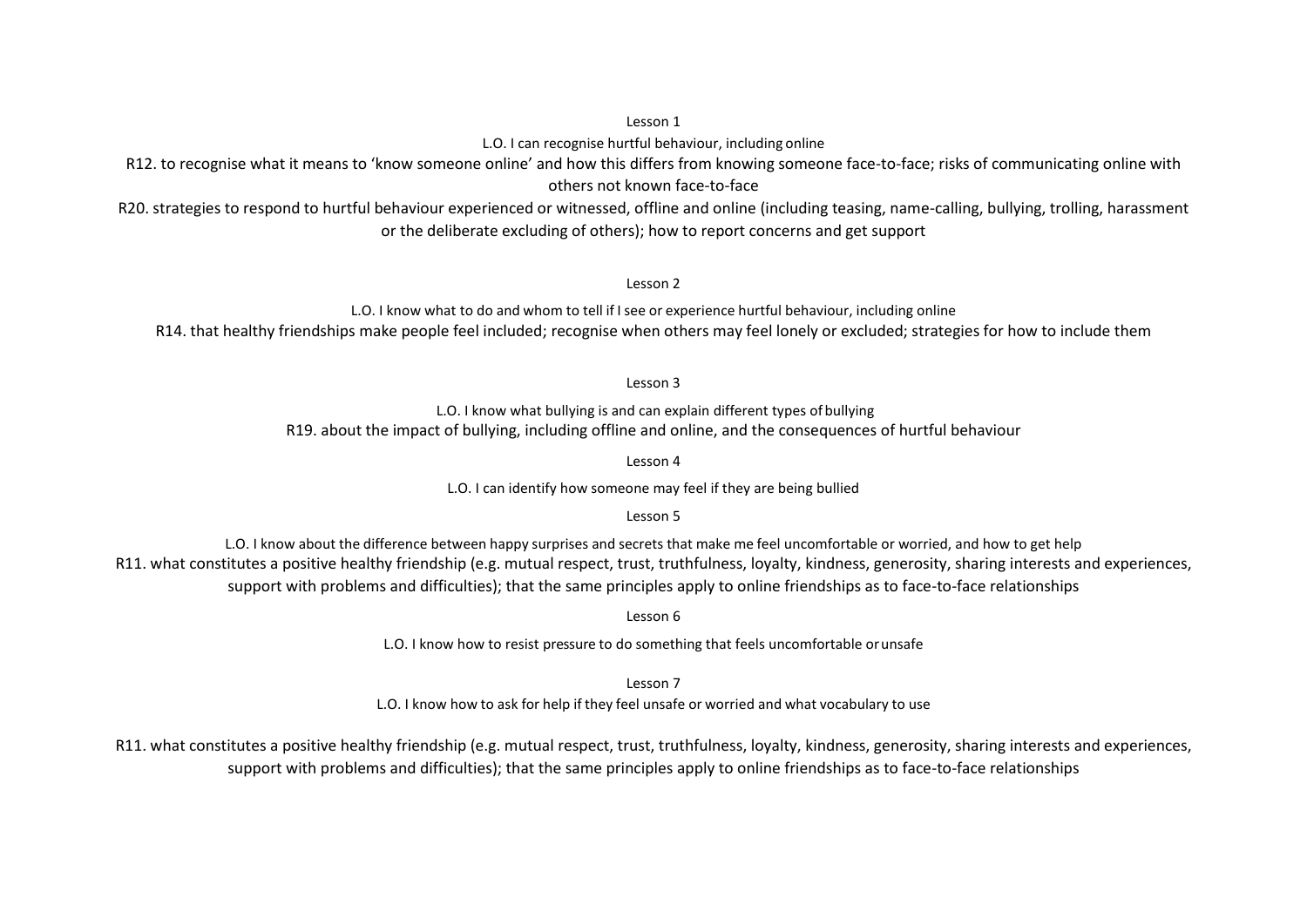# PSHE RELATIONSHIPS EDUCATION TOPIC 3 – RESPECTING OURSELVES AND OTHERS  **Year 2 – Autumn**

What will I learn in this topic: Recognising things in common and differences; playing and working cooperatively; sharing opinions PoS Refs: R23, R24, R25

| <b>RESOURCES</b>                            |  |  |
|---------------------------------------------|--|--|
| https://www.1decision.co.uk/resources/free- |  |  |
| trial-5-to-8-year-olds                      |  |  |
|                                             |  |  |
| https://www.pshe-                           |  |  |
| association.org.uk/curriculum-and-          |  |  |
| resources/resources/inclusion-belonging-    |  |  |
| addressing-extremism--ks1-2                 |  |  |
| Afl.                                        |  |  |
| Demonstrate 3 ways to show how you can      |  |  |
| work and play cooperatively with others.    |  |  |

| <b>VOCABULARY</b> | <b>DEFINITION</b>                         |
|-------------------|-------------------------------------------|
| appropriate       | suitable or proper in circumstance        |
| differences       | way in which people/things are dissimilar |
| similarities      | having a resemblance in some way          |
| cooperatively     | mutual assistance                         |
| acceptable        | able to agree on                          |
| unacceptable      | not able to agree on                      |

REFLECTIVE QUESTIONS Do I know how to recognise differences in people? Am I able to work and play cooperatively with others?